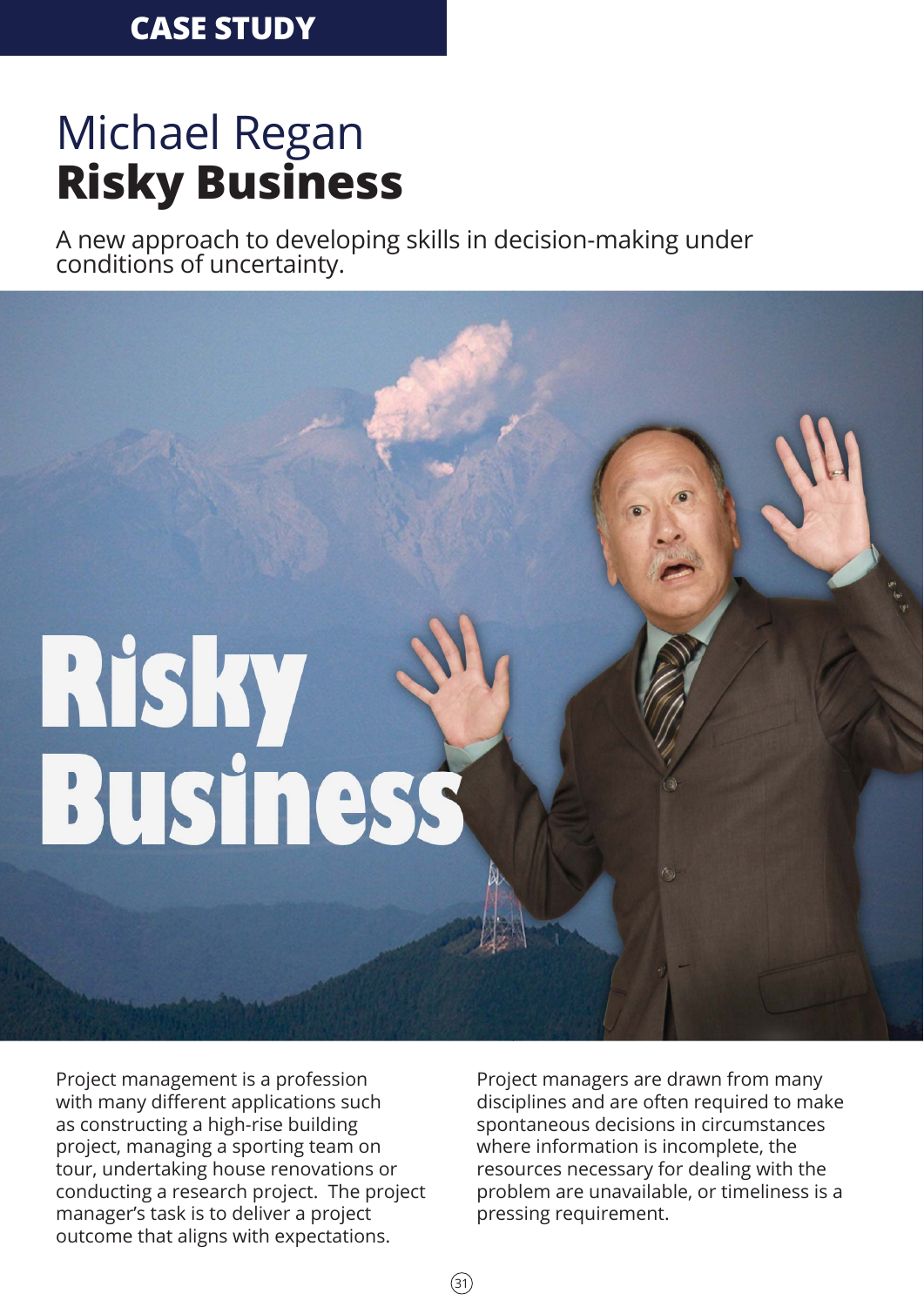Sound decision-making is a skill acquired with experience and that requires lots of onthe-job practice.

The task is greater when project managers are operating in a high-risk or uncertain environment in which events may unfold quickly, such as managing responses to natural disasters, particularly cyclones and earthquakes.

An incorrect decision may worsen the problem, endanger people, incur cost and time overruns and if the problem could have been better managed, may adversely affect firm reputation.

The challenge for a Project Management educator is to realistically simulate the chain of events and decision points that require project managers to make often difficult decisions in a classroom environment.

### **The Project Idea**

In order to address this challenge a virtual scenario "Risky Business" was collaboratively developed by the Faculty of Society and Design and the Office of Learning and Teaching.

This digital learning tool was designed to assess the decision making skills of students enrolled in Bond University's Master of Project Management program.

Risky Business was prototyped in Microsoft PowerPoint, developed in Articulate Storyline and delivered to students through Bond's iLearn learning management system.

High quality multimedia assets including licensed stock images, sound effects and music bring the virtual scenario to life.

### **The Scenario**

Risky Business is set in scenic Mt Ontake in Japan, a country located in one of the most active seismic regions on earth.

*"Risky Business provides an opportunity for students to practice complex disaster management in a real world environment with a number of options and outcomes."*  $\qquad \qquad \boxed{32}$ 

Students are given the role of a newly appointed manager of emergency services with the Department of Environment for the Japanese island of Honshu.

The manager is responsibile for planning, resourcing, and managing rescue operations in the event of natural disaster at Mt Ontake, a shrine and popular tourist attraction in summer.

With no earthquakes ever recorded at Mt Ontake the project management task does not appear too hard. However, 12 months after appointment to the role, an earthquake actually occurred in 2014 with loss of life.

This event provides an ideal setting for decision-making under conditions of uncertainty in which neither the likelihood nor the severity of an earthquake can be predicted.

Risky Business provides an opportunity for students to practice complex disaster management in a real world environment with a number of options and outcomes.

An information kit helps students with the preparation of a disaster management plan, details of the Mt Ontake scenario and history, and the resources necessary to manage evacuation and rescue operations.

The Asian setting requires the manager to work within the cultural values of Japan's institutions and respect the hierarchial and consensual approach that is often used for decision-making in government.